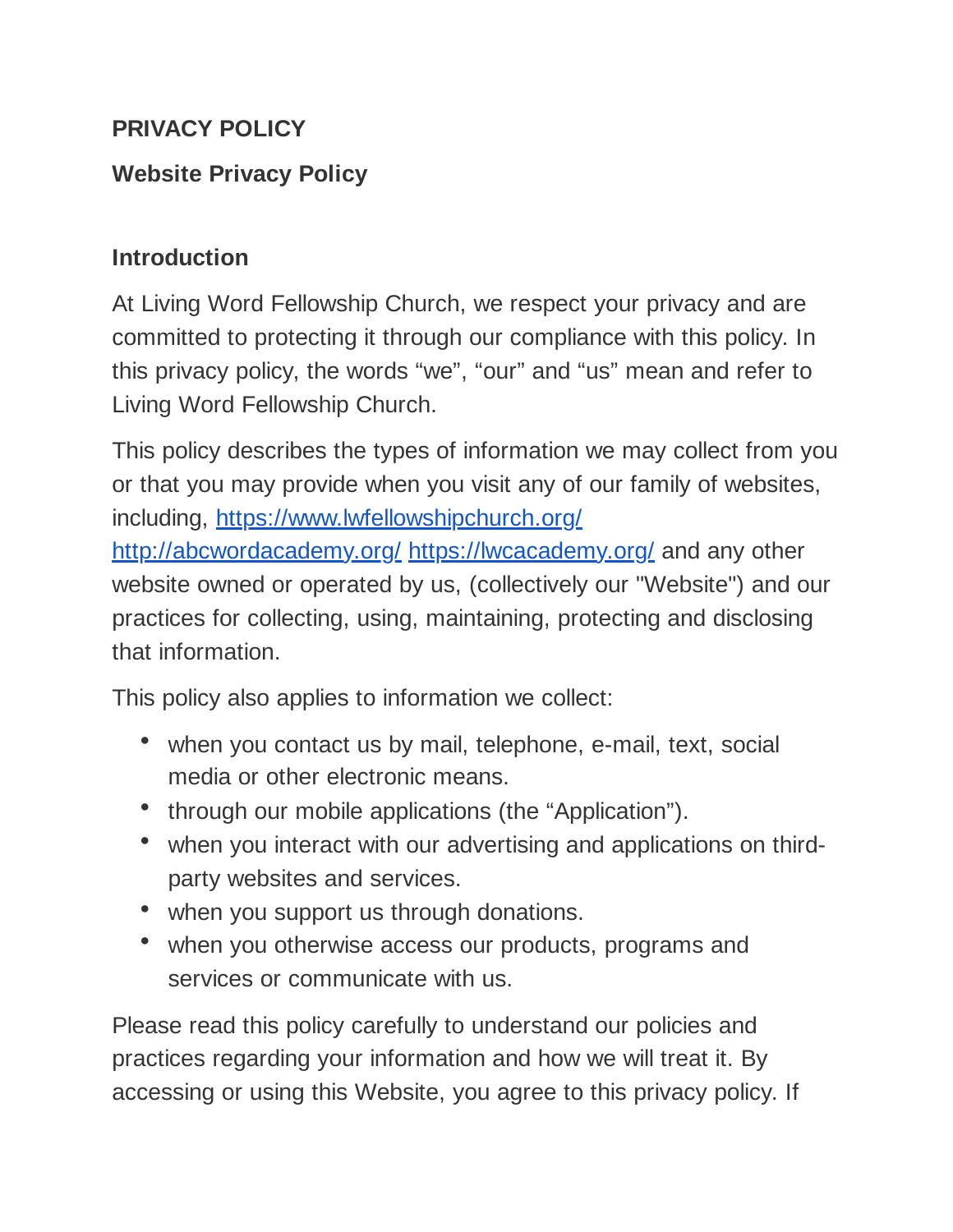you do not agree with it, your choice is not to use our Website.

- Are Children Allowed to Use our Site?
- What Information Do We Collect About You through our Website and How Do We Collect It?
- What Information Do You Provide to Us through our Website?
- What Information Do We Collect Through Automatic Data Collection Technologies?
- Third-party Use of Cookies and Other Tracking Technologies
- What information do We Collect Offline?
- How Do We Use Your Information?
- Disclosure of Your Information/Use of Service Providers
- International Ministry
- What Choices Do You Have About How We Use and Disclose Your Information?
- How Do You Access and Correct Your Information?
- Data Security
- Changes to Our Privacy Policy
- Additional Information for Mobile Users
- Inquiries and Complaints

# **Are Children Allowed to Use our Site?**

Our Website and Application are not intended for children under 18 years of age. If you are under 18, you may use the Website and Application only with the involvement of a parent or guardian. No one under age 18 may provide any personal information to or on the Website or Application. We do not knowingly collect personal information from children under 18 on our Website and Application. If you are under 18, do not use or register, make any purchases, or use any of the interactive or public comment features on this Website, or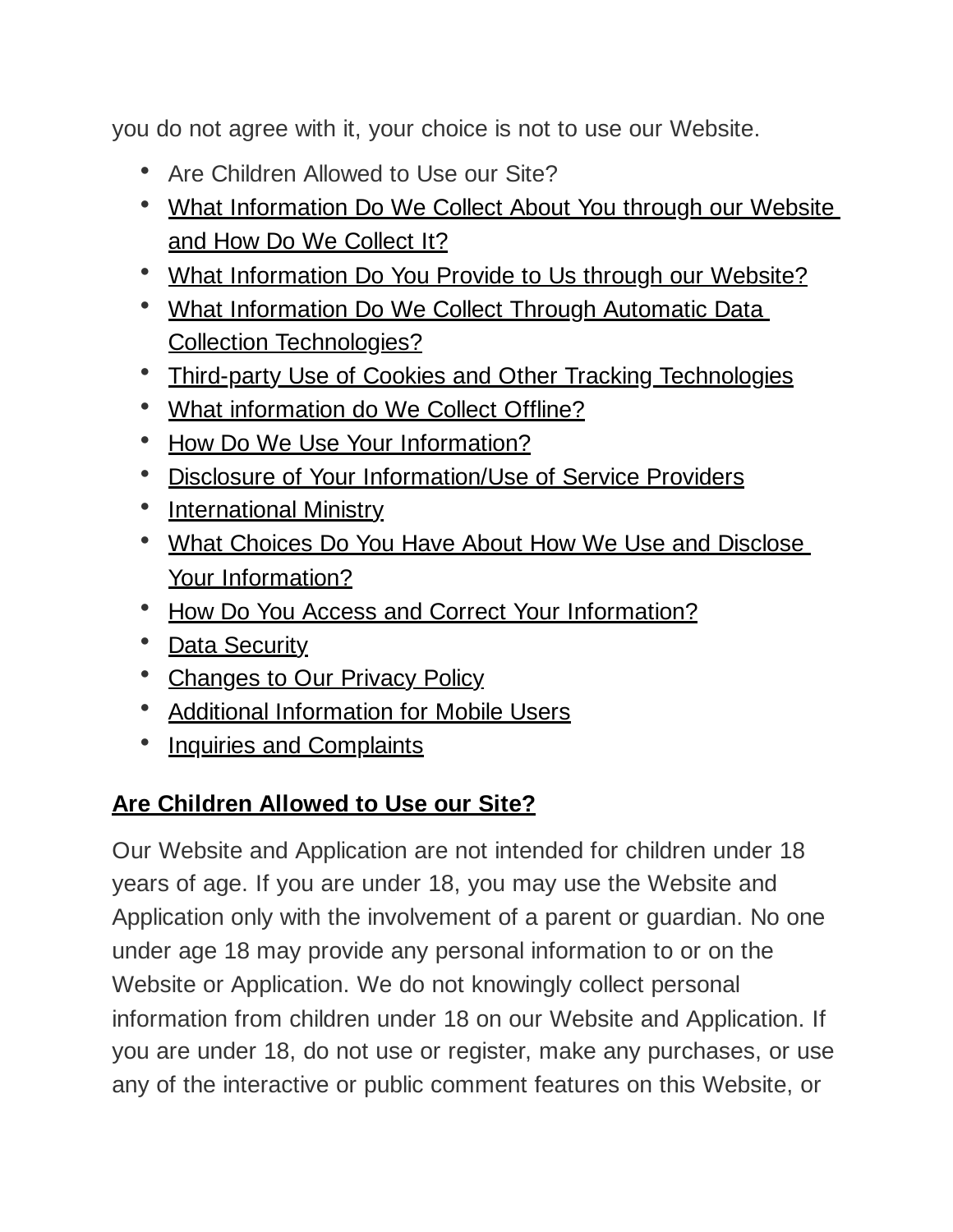provide any information about yourself to us, including your name, address, telephone number, e-mail address or user name you may use. If we learn we have collected or received personal information from a child under 18 on our Website of Application without verification of parental consent, we will delete that information. If you believe we might have any information from or about a child under 18, please contact us at marketing@lwfellowshipchurch.org

# **What Information Do We Collect About You through our Website and How Do We Collect It?**

We collect several types of information from and about users of our Website and Application, including information:

- By which you may be personally identified, such as name, postal address, e-mail address, telephone number or any other information the Website collects that is defined as personal or personally identifiable information under an applicable law, and any other identifier by which you may be contacted online or offline ("personal information");
- That is about you such as behavioral tracking information;
- About your usage on our Website, including shopping cart details; and/or
- Aggregate information about your internet connection, the equipment you use to access our Website and usage details.

We collect this information:

- Directly from you when you provide it to us.
- Automatically as you navigate through the site. Information collected automatically may include usage details, IP addresses and information collected through cookies, web beacons, and other tracking technologies.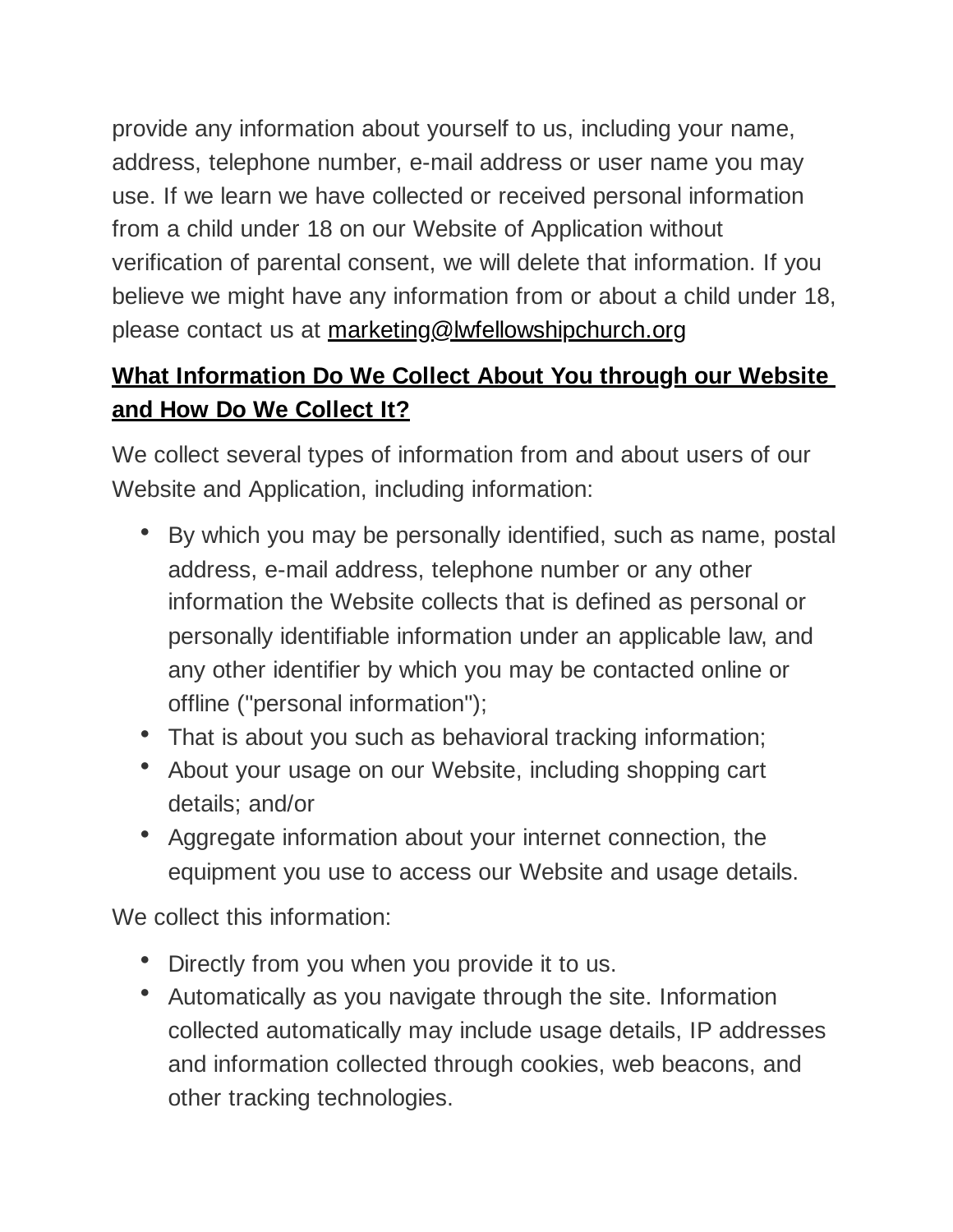• From ministry affiliates and third parties service providers.

# **What Information Do You Provide to Us through our Website?**

The information we collect on or through our Website and Application may include:

- Information that you provide by filling in forms on our Website and Application. This includes information provided at the time of registering on our Website or Application, registering to participate in a Ministry activity, requesting any of our subscriptions, posting material, and making a financial transaction, and may include when you enter a contest or report a problem with our Website.
- Records and copies of your correspondence with us, including email addresses.
- Your responses to surveys that we might ask you to complete for research purposes.
- Details of transactions you carry out through our Website or Application and of the fulfillment of your orders. You may be required to provide financial information before placing an order on our Website.
- Your search queries on the Website or Application.
- Information you provide to be posted on public areas of the Website or Application, or transmitted to other users of the Website or Application (collectively "User Contributions"). Your User Contributions are posted at your own risk.

# **What Information Do We Collect Through Automatic Data Collection Technologies?**

As you navigate through and interact with our Website or Application, we may use automatic data collection technologies to collect certain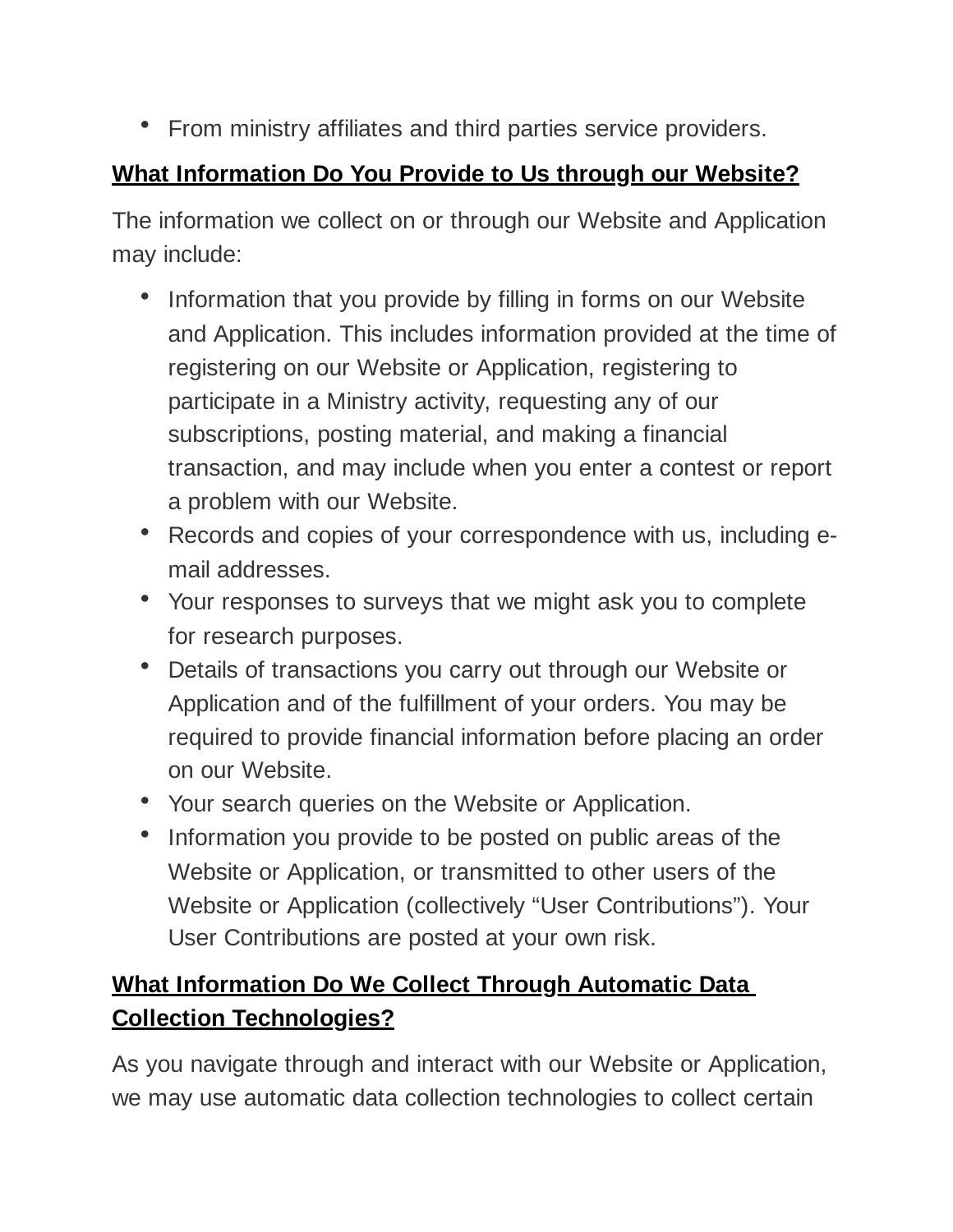information about your equipment, browsing actions and patterns, including:

- Details of your visits to our Website or Application, including traffic data, location data, logs and other communication data and the resources that you access and use on the Website.
- Information about your computer and internet connection, including your IP address, operating system and browser type.
- Information about the type of mobile device you use, your mobile device unique device ID, its IP address, operating system, and internet browser, and information the way you use the Application.

We also may use these technologies to collect information about your online activities over time and across third-party websites or other online services (behavioral tracking), including but not limited to Google Analytics. Such technologies utilize unique analytic advertising features and implement cookie data collection which is then transferred to third parties. All information as collected and shared by Google Analytics regarding your visits to this Site is governed by Google's Privacy Policy. You can prevent Google Analytics from recognizing you on return visits to this Site by disabling cookies on your browser.

We currently do not respond to Do Not Track signals.

The information we collect automatically is statistical data and does not include personal information, but we may maintain it or associate it with personal information we collect in other ways or receive from third parties. It helps us to improve our Website and Application and to deliver a better and more personalized service, including by enabling us to: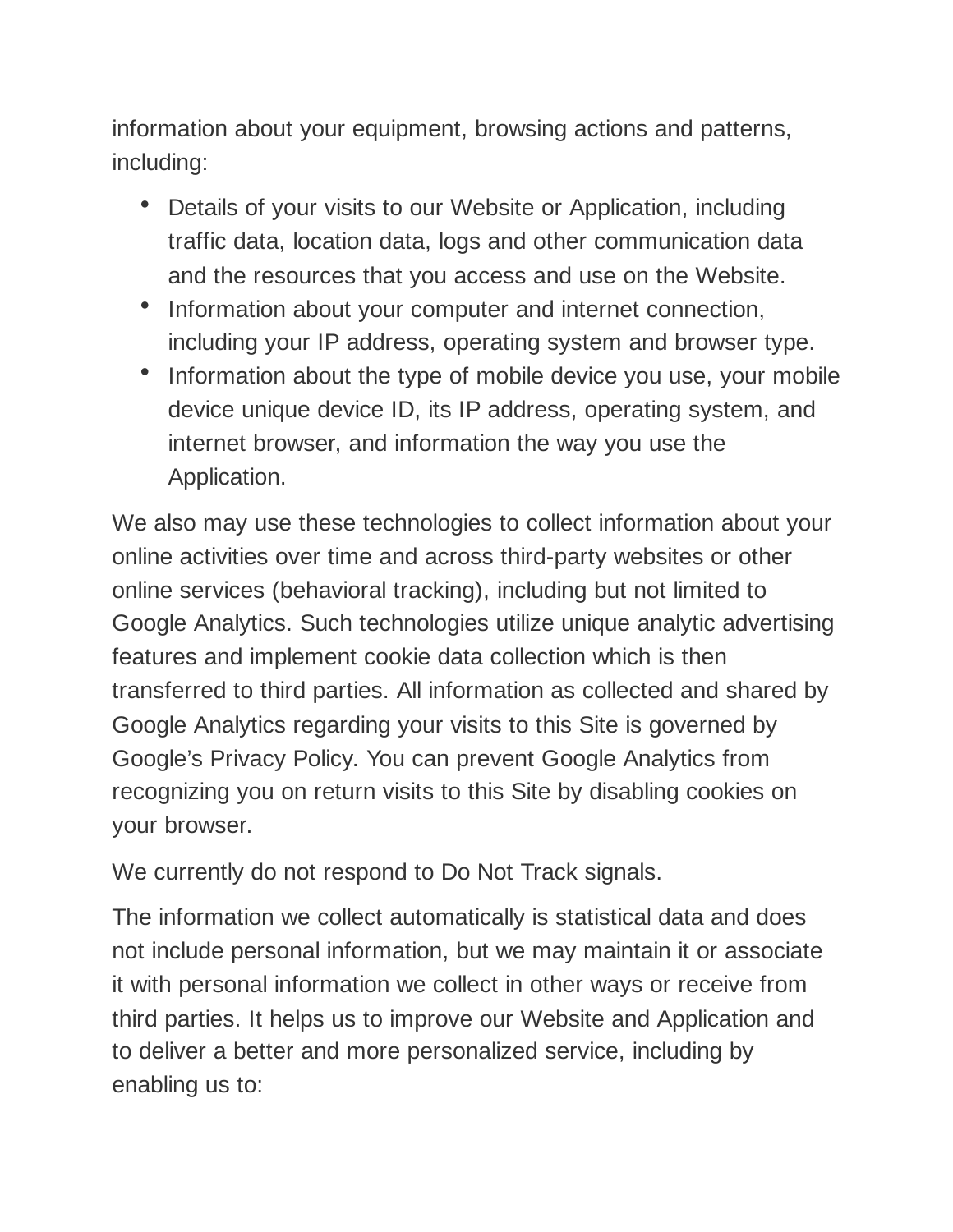- Estimate our audience size and usage patterns.
- Store information about your preferences, allowing us to customize our Website or Application according to your individual interests.
- Speed up your searches.
- Recognize you when you return to our Website or Application.

Occasionally a user's behavior within our family of websites will trigger an automated response or series of responses that is designed to help the user further engage with our ministry or ministries.

The technologies we use for this automatic data collection may include:

- **Cookies (or browser cookies).** A cookie is a small file placed on the hard drive of your computer. You may refuse to accept browser cookies by activating the appropriate setting on your browser. However, if you select this setting you may be unable to access certain parts of our Website. Unless you have adjusted your browser setting so that it will refuse cookies, our system will issue cookies when you direct your browser to our Website.
- Web Beacons. Pages of our Website and our e-mails may contain small electronic files known as web beacons that permit us, for example, to count users who have visited those pages, opened an e-mail, and for other related website statistics like recording the popularity of certain website content and verifying system and server integrity.

We do not collect personal Information automatically, but we may tie this information to personal information about you that we collect from other sources or you provide to us.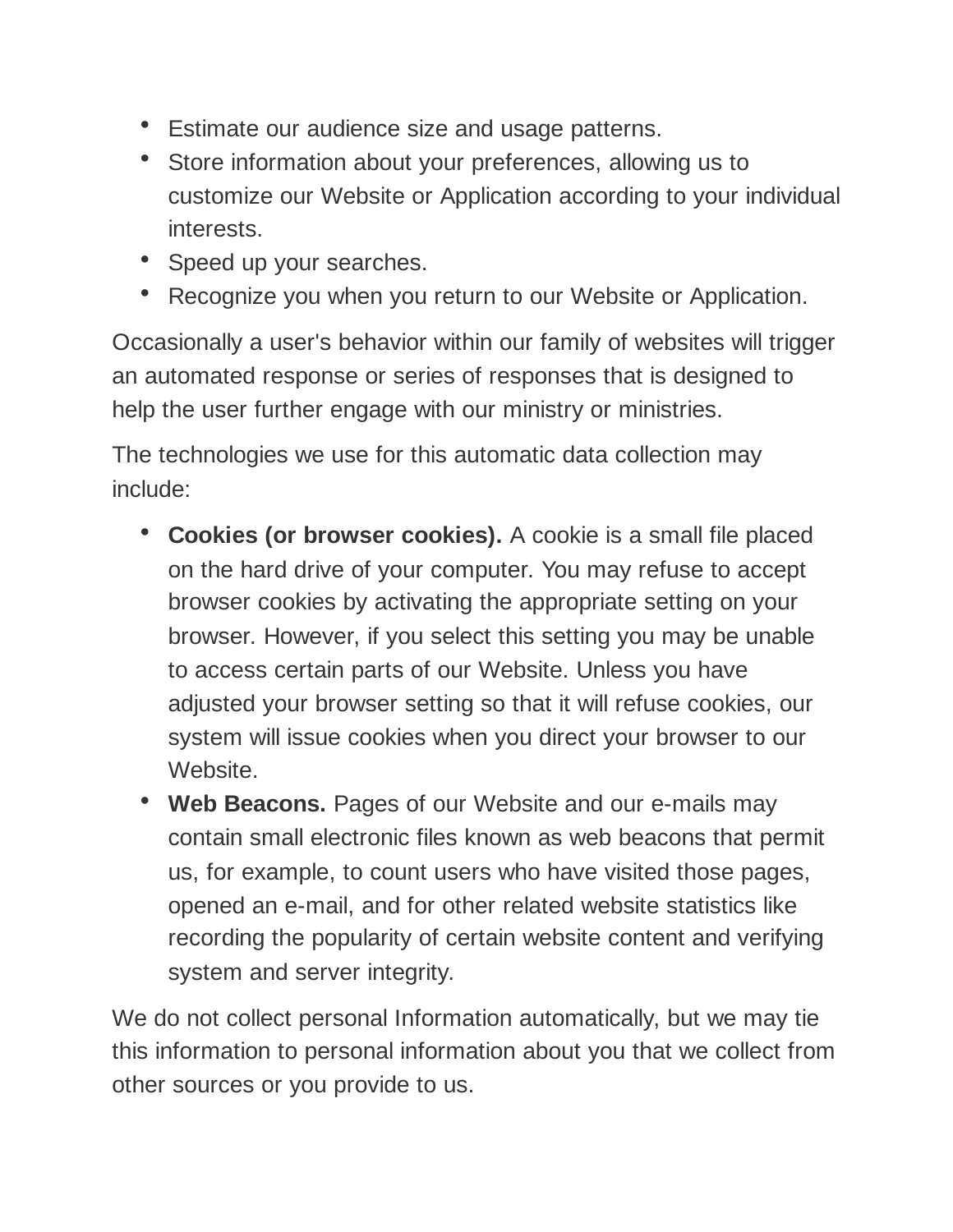# **Third-party Use of Cookies and Other Tracking Technologies**

Some content or applications on the Website may be served by thirdparties, including ministry affiliates, content providers and application providers. These third parties may use cookies alone or in conjunction with web beacons or other tracking technologies to collect information about you when you use our Website. The information they collect may be associated with your personal information or they may collect information, including personal information, about your online activities over time and across different websites and other online services. They may use this information to provide you with interest-based or other targeted content.

We do not control these third parties' tracking technologies or how they may be used. However these third parties may provide you with ways to choose not to have your information collected or used in this way. You can opt out of receiving targeted ads from members of the Network Advertising Initiative ("NAI") on the NAI's website.

# **What Information Do We Collect Offline?**

When you contact us by mail, telephone, or other means to support us through donations, access our products, programs or services, or otherwise communicate with us, we collect:

- information by which you may be contacted, including mailing address, email address and telephone number;
- financial information provided in connection with your donations and purchases; and
- details of your donations and purchase transactions and other records of your involvement with us.

# **How Do We Use Your Information?**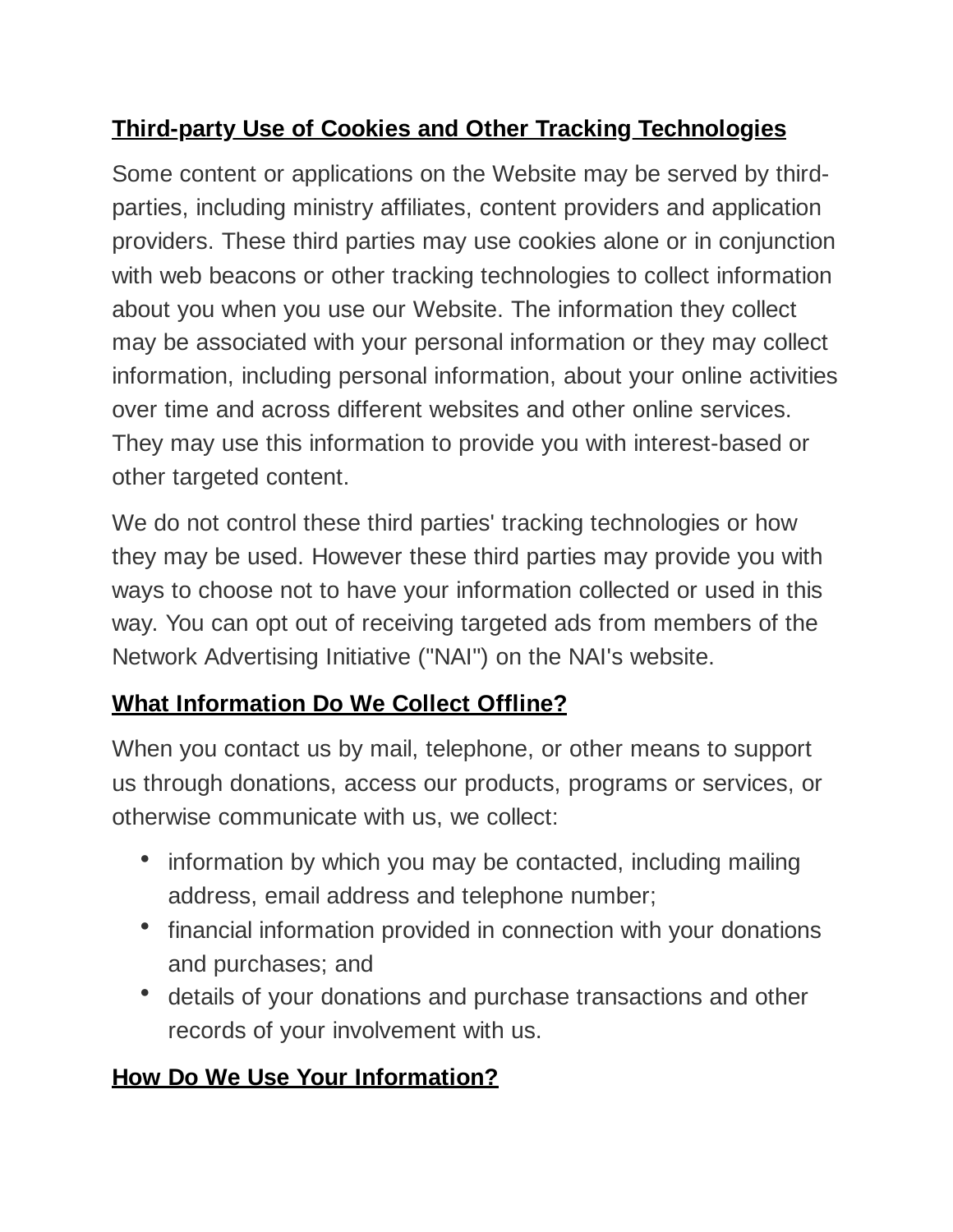We use information that we collect about you or that you provide to us, including any personal information:

- to carry forward and manage our Ministry activities;
- to contact you by mail, telephone, email, text or other available communication channels for the purpose of processing, facilitating or confirming your donations and purchases, to inform you about our mission, our activities, products and services and provide you with further opportunities to support and partner with us;
- to present our Website and its contents to you;
- to provide you with information, products or services that you request from us and notices about your account;
- to fulfill any other purpose for which you provide it, in any other way we may describe when you provide it, and for any other purposes with your consent;
- to notify you about changes to our Website or any products or services we offer or provide though it;
- to allow you to participate in interactive features on our Website, and other ministry email and mail outreach;
- we may also use your information to contact you about thirdparties' ministry related goods and services that may be of interest to you.
- meeting any legal or regulatory requirements;

# **Disclosure of Your Information**

We may disclose aggregated information about our users, and information that does not identify any individual, without restriction.

As a general rule, all information about our supporters and others who access our programs, products and services is held by us in strict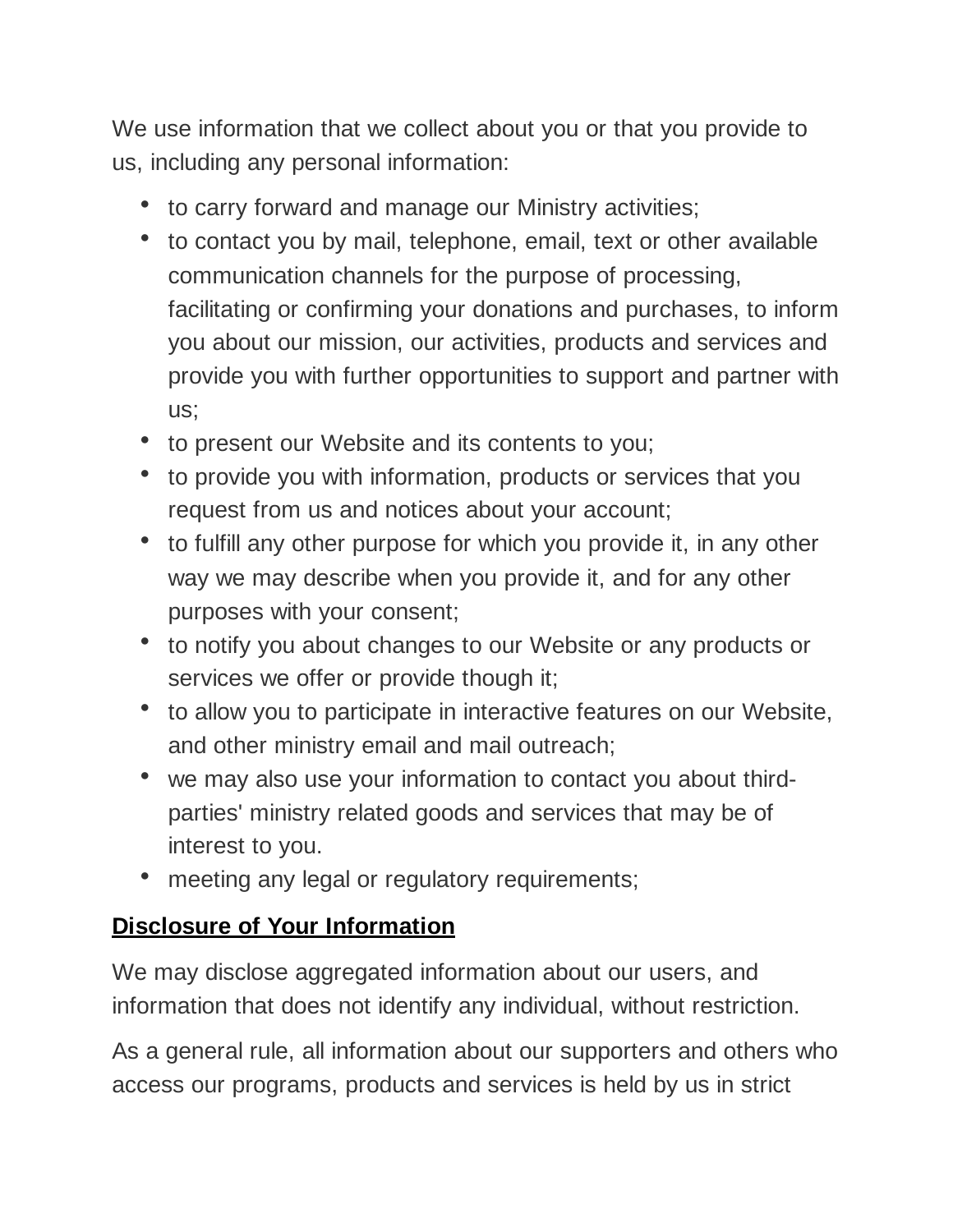confidence and, except in limited circumstances, is not revealed to anyone else unless expressly or implicitly authorized by such individuals.

Each of the Living Word Fellowship Church affiliates (including Power Walk Ministries, ABC Word Academy, Living Word Christian Academy and Acts 2 Houston) offers its programs, products and services in affiliation with Living Word Fellowship Church. Many of the affiliates' administrative functions and certain other services are performed on their behalf by Living Word Fellowship Church and accordingly personal information collected by such affiliates will be disclosed and transferred to Living Word Fellowship Church in the United States for these purposes.

# **Notice Regarding Location of Records and Service Providers:**

Electronic records for Living Word Fellowship Church and their international affiliates, are maintained in the United States by Living Word Fellowship Church. Living Word Fellowship Church uses suppliers and service providers in the United States to perform services on its behalf. If you have questions about the collection, use, disclosure or storage of personal information by service providers please contact our Marketing Director at marketing@lwfellowshipchurch.org.

We may disclose personal information that we collect or you provide as described in this privacy policy:

- to our subsidiaries and affiliates as described below,
- to contractors, service providers and other third parties we use to support our ministry.
- to fulfill the purpose for which you provide it,
- for any other purpose with your consent or disclosed by us when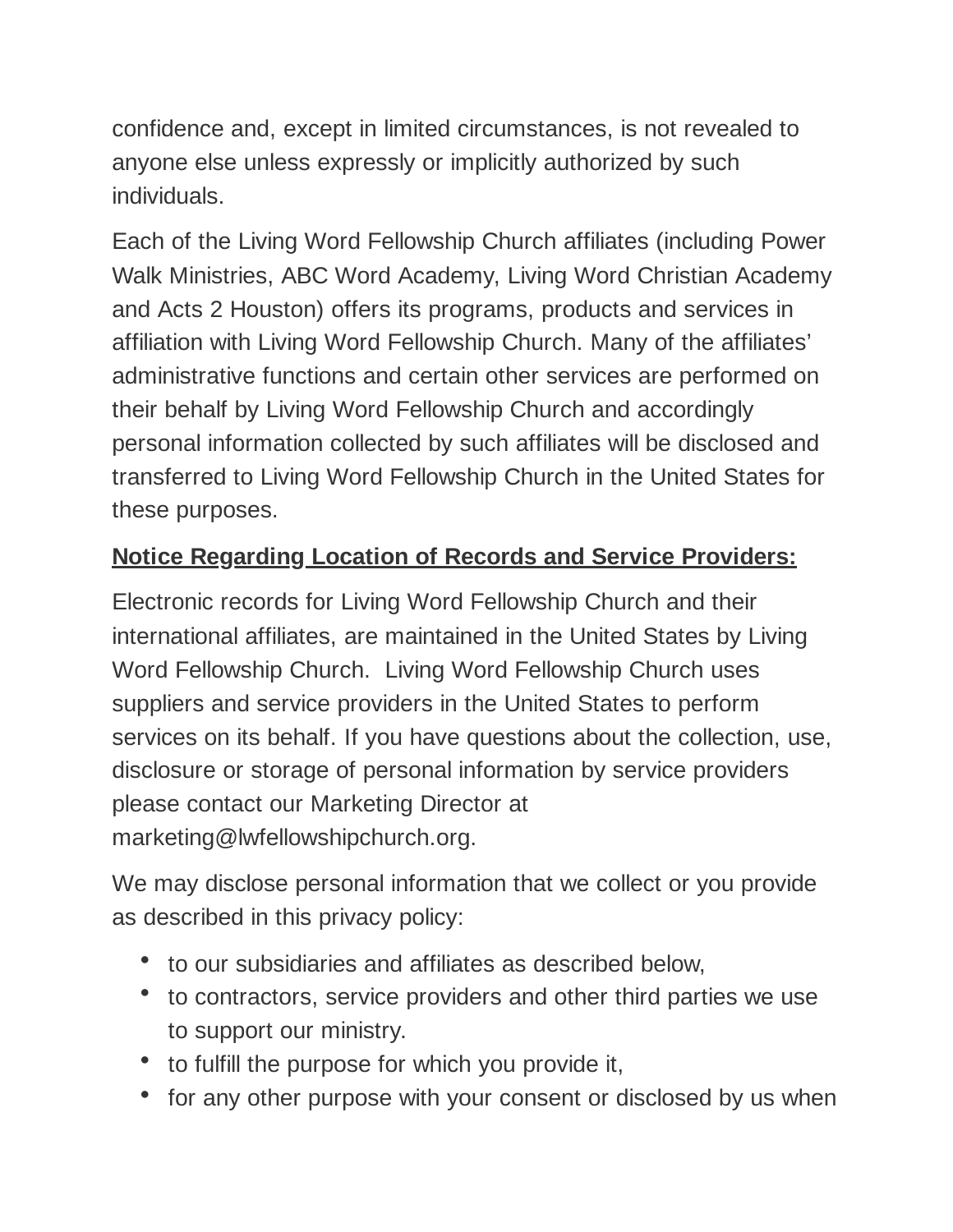you provide the information,

- to comply with any court order, law or legal process, including responding to any government or regulatory request,
- to enforce or apply our **[terms of](https://www.lakewoodchurch.com/terms-of-use) use**, as permitted by law,
- if we believe disclosure is necessary or appropriate to protect the rights, property, or safety of Living Word Fellowship Church, our customers or others, as permitted by law;
- as otherwise permitted by law.

### **International Ministry**

We offer our programs and services in a common mission with our international affiliates within Living Word Fellowship Church. Personal information of users of our Website outside of Canada and the United States may, unless you request otherwise, be shared with our international affiliates if their activities are more closely matched to your needs and requirements.

# **What Choices Do You Have About How We Use and Disclose Your Information?**

You do have choices about how we use and disclose your information. If you do not want your information used or shared in accordance with this notice:

- You can choose not to provide your information, even though it might be needed to make a donation, purchase or transaction, or to take advantage of some of our Website's features.
- You may opt-out of all information collecting by the Application by easily uninstalling the Application.
- If you do not want to receive e-mail or other electronic communication from us you can:
	- Click the "unsubscribe" or "take me off your mailing list" link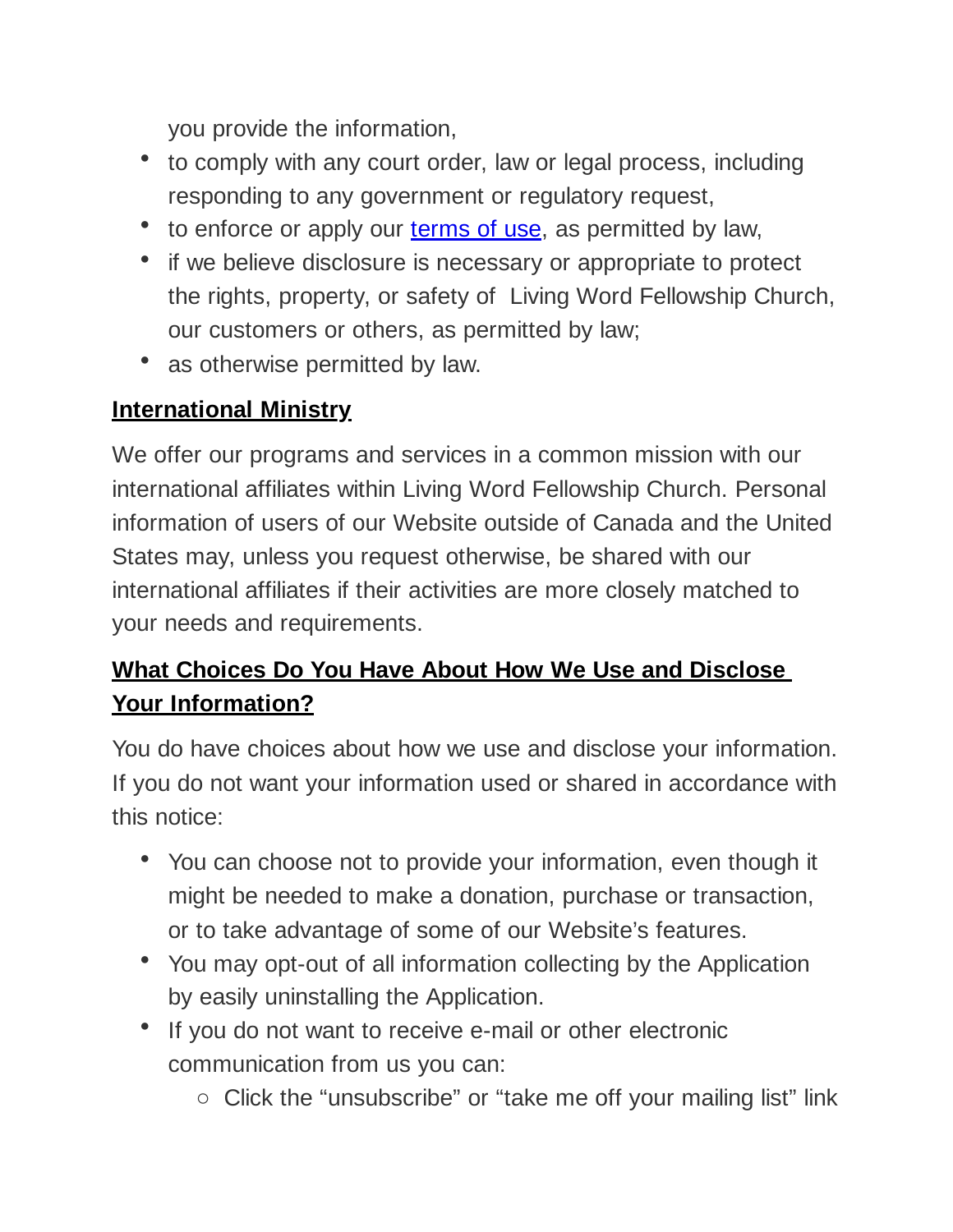at the bottom of any of our emails.

- $\circ$  Call the church at (281) 260-7402 and request to be removed from our email lists.
- If you do not want to receive mail and telephone contact from us, you can:
	- $\circ$  Call the church at (281) 260-7402 and request to be removed from our email lists.
	- Email our Marketing Director at [marketing@lwfellowshipchurch.org](mailto:marketing@lwfellowshipchurch.org)

### **How Do You Access and Correct Your Information?**

If you would like to review and change your personal information, you may do so by:

• Sending us an email at [marketing@lwfellowshipchurch.org](mailto:marketing@lwfellowshipchurch.org)

### **Data Security**

We have implemented measures to help secure your personal information from accidental loss and from unauthorized access, use, alteration and disclosure. All information you provide to us is stored either on our secure servers behind firewalls or cloud storage provided by a third party hosting company. Any payment transactions will be encrypted during transition.

The safety and security of your information also depends on you. Where we have given or you have chosen a password for access to certain parts of our Website or Application, you are responsible for keeping this password confidential. We ask you not to share your password with anyone. And, we urge you to be careful about giving out information in public areas of the Website like Pray Together, comments sections or message boards. The information you share in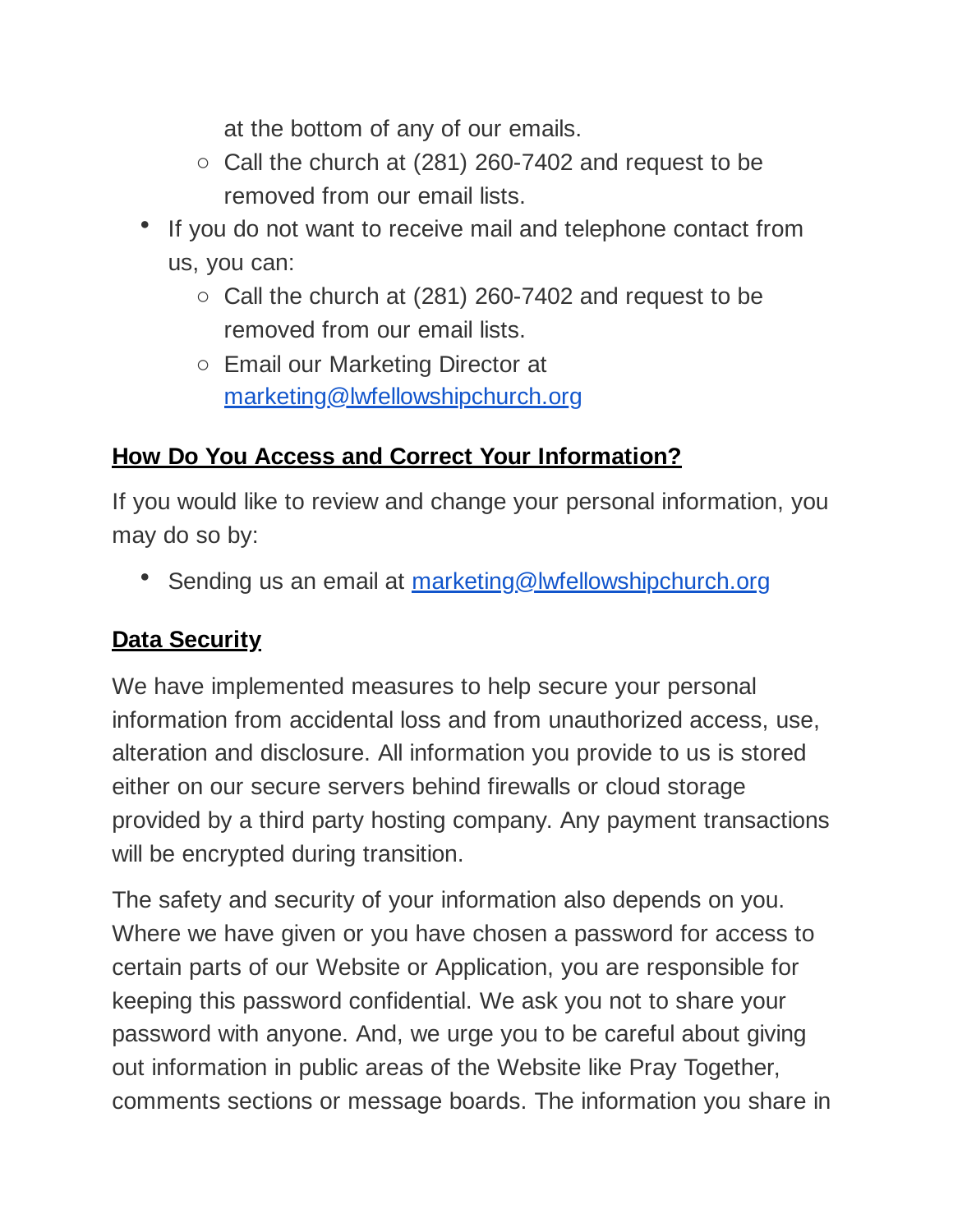public areas may be viewed by any user of the Website.

Unfortunately, the transmission of information via the internet is not completely secure. Although we do our best to protect your personal information, we cannot guarantee the security of your personal information transmitted to our Website or Application. Any transmission of personal information is at your own risk. We are not responsible for circumvention of any privacy settings or security measures contained on the Website.

### **Changes to Our Privacy Policy**

This policy may change from time to time. Your continued use of this Website and Application after we make changes is deemed to be acceptance of those changes, so please check the policy periodically for updates. The date the privacy policy was last revised is identified at the top of the page.

If we make material changes to how we treat our users' personal information, we will notify you by e-mail to the e-mail address specified in your account and/or through a notice on the Website or Application home page. You are responsible for ensuring we have an up-to-date active and deliverable e-mail address for you, and for periodically visiting our Website and this privacy policy to check for any changes.

# **Additional Information for Mobile Users**

Our Application does not pull contact information, friends' lists, contacts' lists or check-ins.

Our Application does collect precise information about the location of your mobile device if you allow the Application to gather such information. We use your location information to provide requested